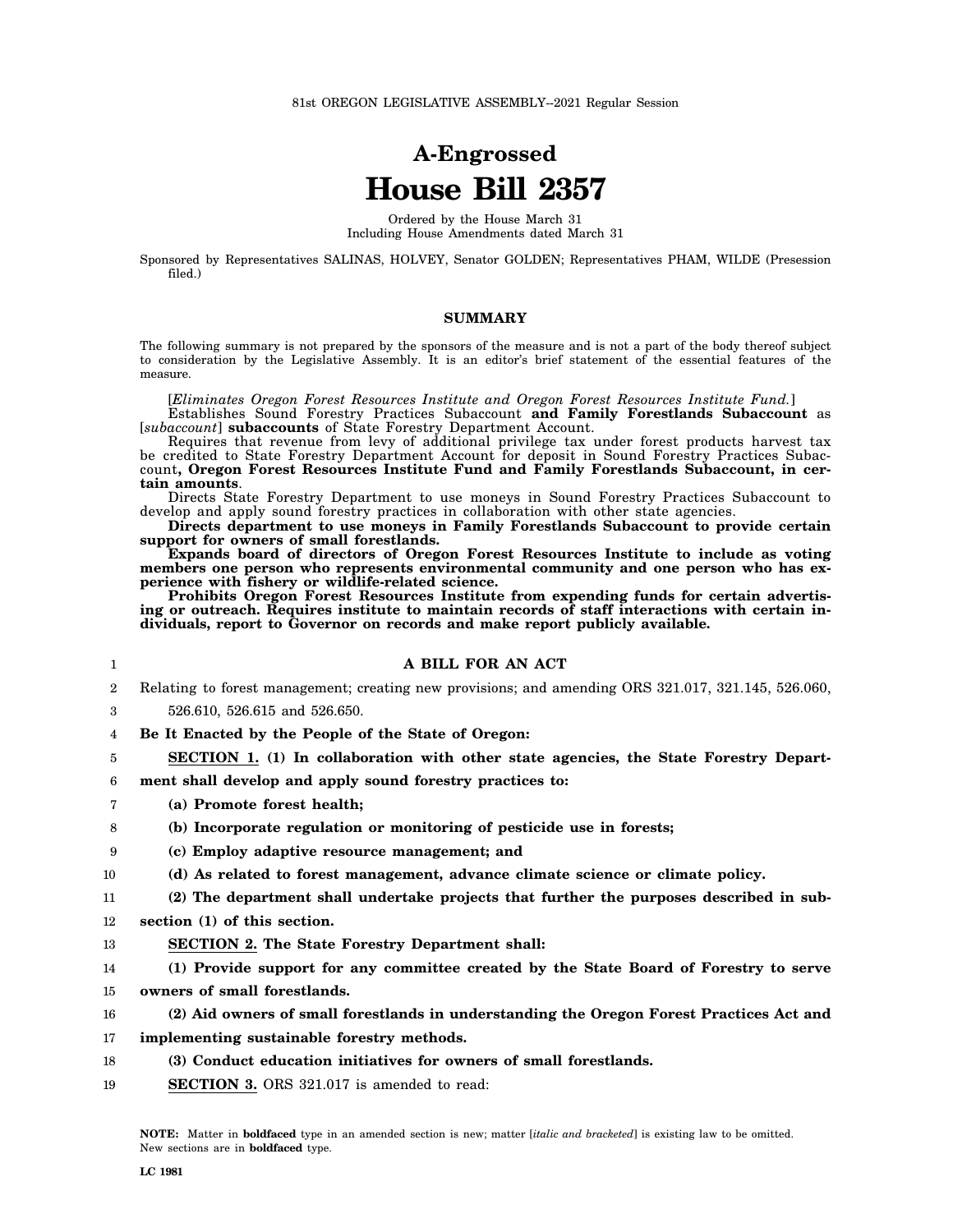1 2 3 321.017. (1) In addition to the taxes levied under ORS 321.015 (1) to (4), there hereby is levied a privilege tax upon taxpayers on the harvesting of all merchantable forest products harvested on forestlands in the amount provided in subsection (2) of this section.

4 5 6 7 8 9 (2) **The State Board of Forestry shall establish annually, at the beginning of each calendar year,** the rate of tax levied in subsection (1) of this section [*shall be established annually at the beginning of each calendar year by the board of directors of the Oregon Forest Resources Institute*], at a rate not to exceed 75 cents per thousand feet, board measure, adjusted annually for inflation since 1991 based on the Consumer Price Index for All Urban Consumers, West Region (All Items), as published by the Bureau of Labor Statistics of the United States Department of Labor.

10 11 12 (3) The tax shall be measured by and be applicable to each per thousand feet, board measure, and such shall be subject to and determined by the procedures and provisions of ORS 321.015 (5) and (6).

13 14 15 (4) The tax levied by subsection (1) of this section shall be due and payable to the Department of Revenue in the manner and procedure, including penalties and interest, as set forth for the collection of the privilege tax in ORS 321.005 to 321.185.

16 17 18 19 20 (5) The revenue from the tax levied by subsection (1) of this section shall be remitted to the State Treasurer who shall deposit it in a suspense account established under ORS 321.145 (1). After payment of refunds, which shall be paid in the same manner as other forest products harvest tax refunds are paid in ORS 321.145 (2), the balance of the additional tax imposed under subsection (1) of this section shall be [*deposited in the Oregon Forest Resources Institute Fund.*] **credited to the**

21 **State Forestry Department Account and deposited as follows:**

22 23 **(a) Fifty percent in the Sound Forestry Practices Subaccount established in ORS 526.060; (b) Thirty-three percent in the Oregon Forest Resources Institute Fund established in**

24 **ORS 526.675; and**

25 26 **(c) Seventeen percent in the Family Forestlands Subaccount established in ORS 526.060. SECTION 4.** ORS 321.145 is amended to read:

27 28 29 321.145. (1) The revenue from the taxes levied [*by*] **under** ORS 321.005 to 321.185 and 321.560 to 321.600 shall be remitted to the State Treasurer who shall deposit it in a suspense account established under the provisions of ORS 293.445.

30 31 32 33 34 35 36 37 38 (2) Notwithstanding the provisions of ORS 291.238, the amount of moneys necessary to pay refunds of the taxes levied under ORS 321.015 [*(1) to (4) hereby*] **and 321.017** is appropriated continuously to the Department of Revenue from the suspense account referred to in subsection (1) of this section, and shall be used by the department for the payment of all refunds of taxes levied under ORS 321.015 [*(1) to (4)*] **and 321.017** that have been audited and approved by the department. Any penalties, interest and taxes then due from the taxpayer shall be applied in that order in computing any refund, and only the balance due the taxpayer, if any, shall be refunded. The department shall on its records charge each refund against the revenue from the tax with respect to which the refund is made.

39

#### **SECTION 5.** ORS 526.060 is amended to read:

40 41 42 43 44 45 526.060. (1) Except as provided in ORS 526.121, 530.147 and 530.280, all assessments, federal apportionments or contributions, and other moneys received by the forester or State Board of Forestry, shall be paid into the State Treasury and credited to the State Forestry Department Account, which is established separate and distinct from the General Fund. All moneys in the State Forestry Department Account are continuously appropriated, and shall be used by the forester, under the supervision and direction of the board, for the purposes authorized by law.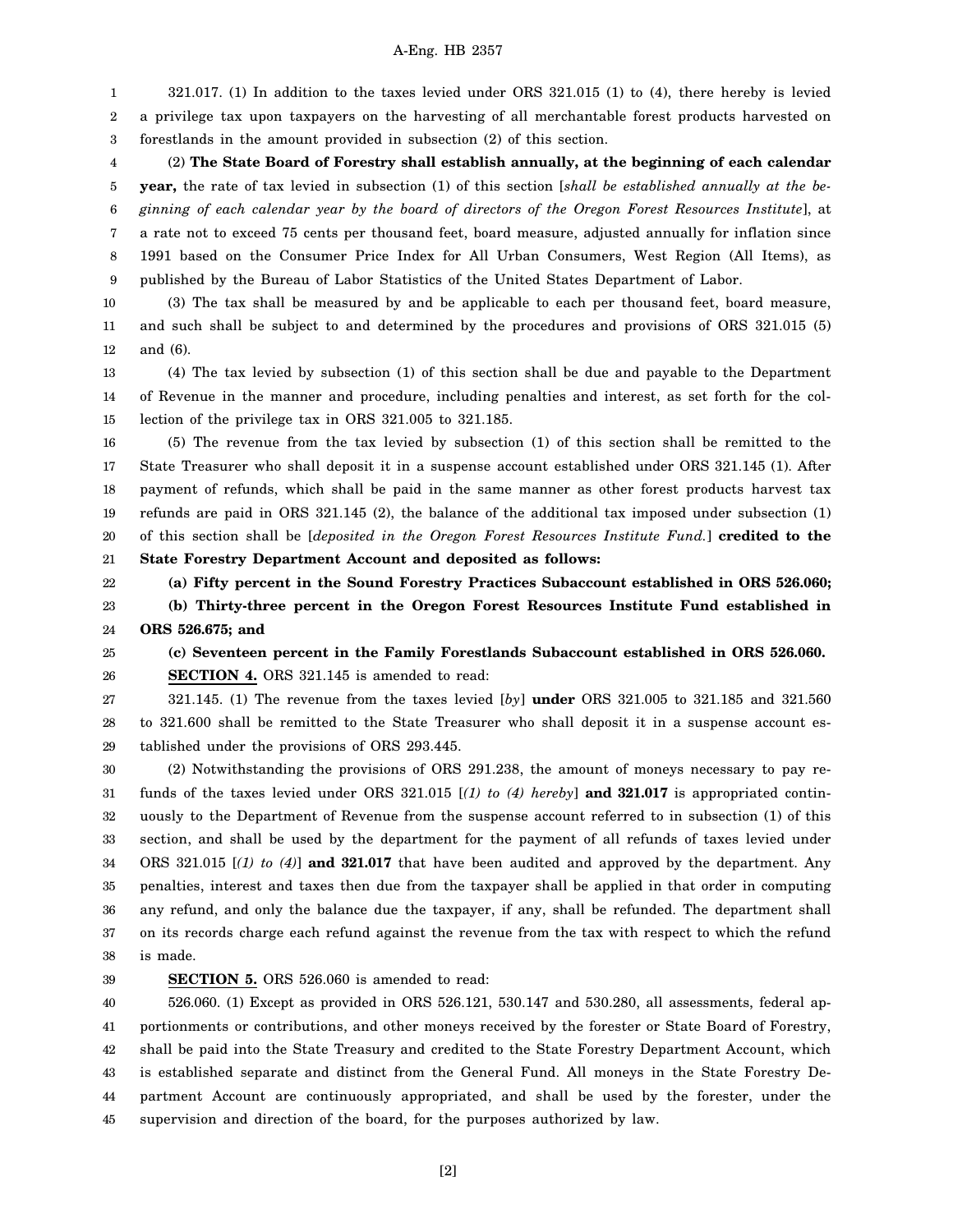1 2 3 4 5 6 (2) The forester shall keep a record of all moneys deposited in the State Forestry Department Account. The record shall indicate by separate cumulative accounts the source from which the moneys are derived and the individual activity or program against which each withdrawal is charged. All moneys in the account received pursuant to ORS 527.610 to 527.770 and 527.992 shall be used only for carrying out the duties, functions and powers of the State Forestry Department in administering ORS 527.610 to 527.770 and 527.992.

7 8 9 10 (3) The Urban and Community Forestry Subaccount is established as a subaccount of the State Forestry Department Account. Moneys in the Urban and Community Forestry Subaccount are continuously appropriated to the State Forestry Department to be used for urban and community forest activities described in ORS 469.634 and 469.652.

11 12 13 14 (4) The State Forest Enhancement Donation Subaccount is established as a subaccount to the State Forestry Department Account. Moneys in the State Forest Enhancement Donation Subaccount are continuously appropriated to the State Forestry Department to be used for the purposes described in ORS 526.065.

15 16 17 (5) The State Forest Nursery Subaccount is established as a subaccount to the State Forestry Department Account. Moneys in the State Forest Nursery Subaccount are continuously appropriated to the State Forestry Department to be used for the purposes described in ORS 526.235.

18 19 20 21 (6) The State Forest Tree Seed Bank Subaccount is established as a subaccount to the State Forestry Department Account. Moneys in the State Forest Tree Seed Bank Subaccount are continuously appropriated to the State Forestry Department to be used for the purposes described in ORS 526.470.

22 23 24 25 (7) The State Forest Tree Seed Orchard Subaccount is established as a subaccount to the State Forestry Department Account. Moneys in the State Forest Tree Seed Orchard Subaccount are continuously appropriated to the State Forestry Department to be used for the purposes described in ORS 526.472.

26 27 28 29 **(8) The Sound Forestry Practices Subaccount is established as a subaccount of the State Forestry Department Account. Moneys in the Sound Forestry Practices Subaccount are continuously appropriated to the State Forestry Department for the purposes described in section 1 of this 2021 Act.**

30 31 32 33 **(9) The Family Forestlands Subaccount is established as a subaccount of the State Forestry Department Account. Moneys in the Family Forestlands Subaccount are continuously appropriated to the State Forestry Department for the purposes described in section 2 of this 2021 Act.**

34 35 36 [*(8)*] **(10)** Notwithstanding ORS 291.238, the moneys credited to the subaccounts established under subsections (5), (6)**,** [*and*] (7)**, (8) and (9)** of this section shall be continuously available on a revolving basis.

#### 37 **SECTION 6.** ORS 526.610 is amended to read:

38 39 40 41 42 526.610. There is created the Oregon Forest Resources Institute. The institute shall be governed by a board of directors appointed by the State Forester. In making the appointments, the State Forester shall take into consideration any nominations or recommendations made to the State Forester by producers or organizations that represent producers. The board shall consist of [*11*] **13** voting members plus two nonvoting members appointed as follows:

43 44 45 (1) Three voting members to represent small producers of 20 million board feet or less per year. (2) Three voting members to represent medium producers of more than 20 million board feet but less than 100 million board feet per year.

[3]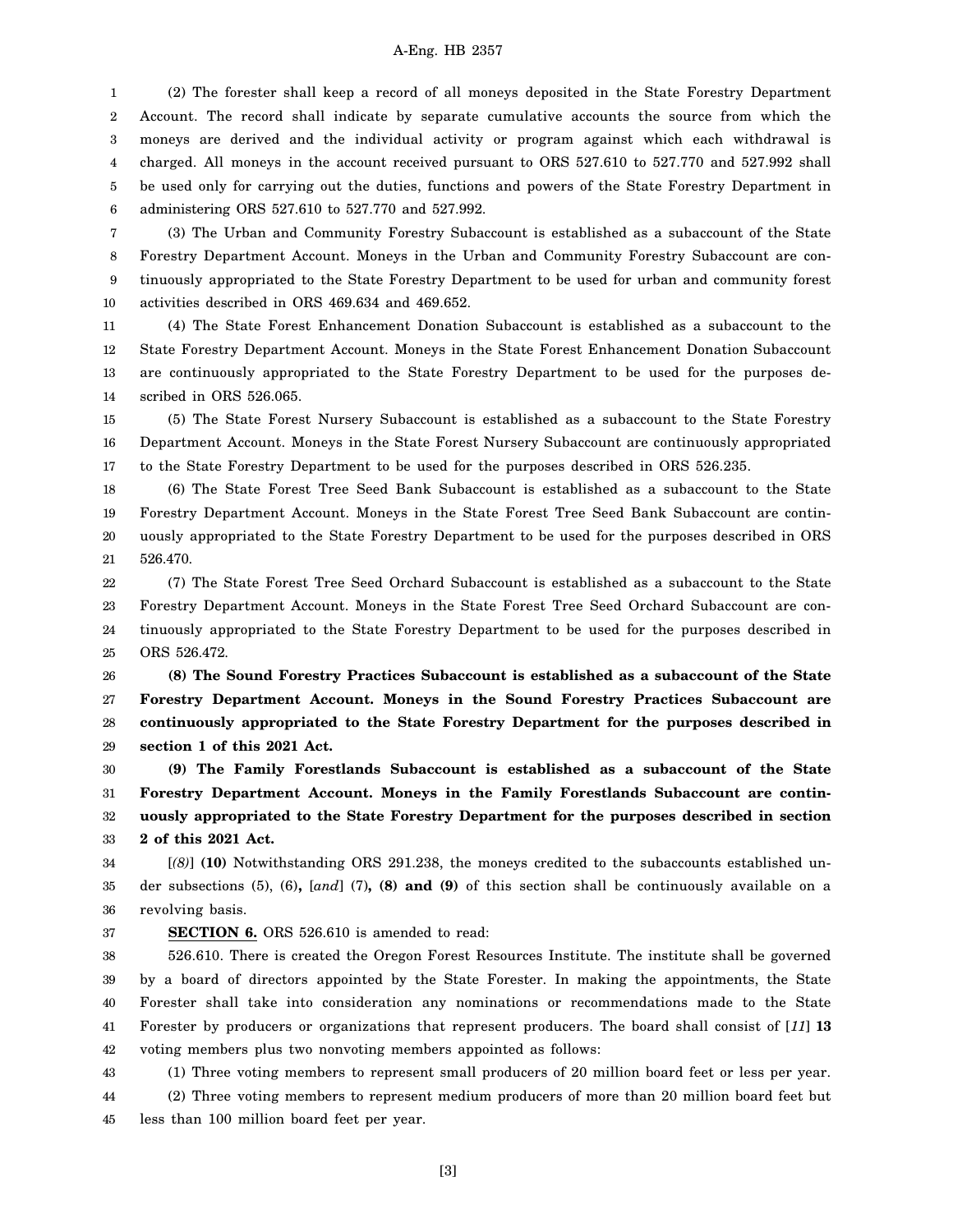1 2 3 4 5 6 7 8 9 10 11 12 13 14 15 16 17 18 19 20 21 22 23 24 25 26 27 28 29 30 31 32 33 34 35 36 37 38 39 40 41 42 43 44 (3) Three voting members to represent large producers of 100 million board feet or more per year. (4) One voting member who is an owner of between 100 and 2,000 acres of forestland and who has no direct financial interest in any forest products processing activity. (5) After consideration of the recommendations of the other appointed members in subsections (1) to (4) of this section, one voting member who is an hourly wage employee of a producer or a person who represents such employees. [*The member appointed under this subsection need not comply with the requirements of ORS 526.615 (3) to (6).*] **(6) One voting member who represents the environmental community. (7) One voting member who has experience with a fishery or a wildlife-related science.**  $[(6)(a)]$  (8)(a) Two nonvoting members: (A) The Dean of the College of Forestry at Oregon State University. (B) An individual jointly appointed by the President of the Senate and the Speaker of the House of Representatives to represent the public. The public representative may not be a member of or significantly affiliated with any organization of or business in the timber industry or any organization or business known to support or promote environmental or conservation issues. A person appointed under this subparagraph serves at the pleasure of the President of the Senate and the Speaker of the House of Representatives. (b) Members referred to in this subsection are not subject to ORS 526.615 to 526.625. **SECTION 7.** ORS 526.615 is amended to read: 526.615. **(1)** [*Except as provided in ORS 526.610 (5), each*] **A** voting member of the board of directors of the Oregon Forest Resources Institute **who is described in ORS 526.610 (1), (2), (3), (4), (6) or (7) must** [*shall have the following qualifications*]: [*(1)*] **(a)** Be a citizen of the United States. [*(2)*] **(b)** Be a bona fide resident of this state. **(2) A voting member who is described in ORS 526.610 (1), (2), (3) or (4) must also:** [*(3)*] **(a)** Be a producer in this state, an employee of such a producer or own between 100 and 2,000 acres of forestland in this state on which harvest taxes are paid, but have no direct financial interest in any forest products processing activity. [*(4)*] **(b)** Have been actively engaged in producing forest products for a period of at least five years. [*(5)*] **(c)** Derive a substantial proportion of income from the production of forest products. [*(6)*] **(d)** Have demonstrated, through membership in producers' organizations or organizations representing landowners who meet the requirements of ORS 526.610 (4), a profound interest in the development of Oregon's forest products industry. **SECTION 8.** ORS 526.650 is amended to read: 526.650. (1) Notwithstanding ORS 526.645 (2), [*no funds shall be expended by the Oregon Forest Resources Institute*] **the Oregon Forest Resources Institute may not expend funds: (a)** For the purpose of supporting or opposing litigation or other legal action [*which*] **that** is unrelated to the administration of the institute. [*(2)*] **(b)** [*No funds shall be expended by the institute*] For the purpose of influencing, or attempting to influence, [*any*] legislation or [*any*] **a** rulemaking or other administrative activity of [*any*] **a** state board, commission or agency. **(c) On generalized advertising for public education related to forest practices, including**

45 **the adequacy or effectiveness of any particular forest practice.**